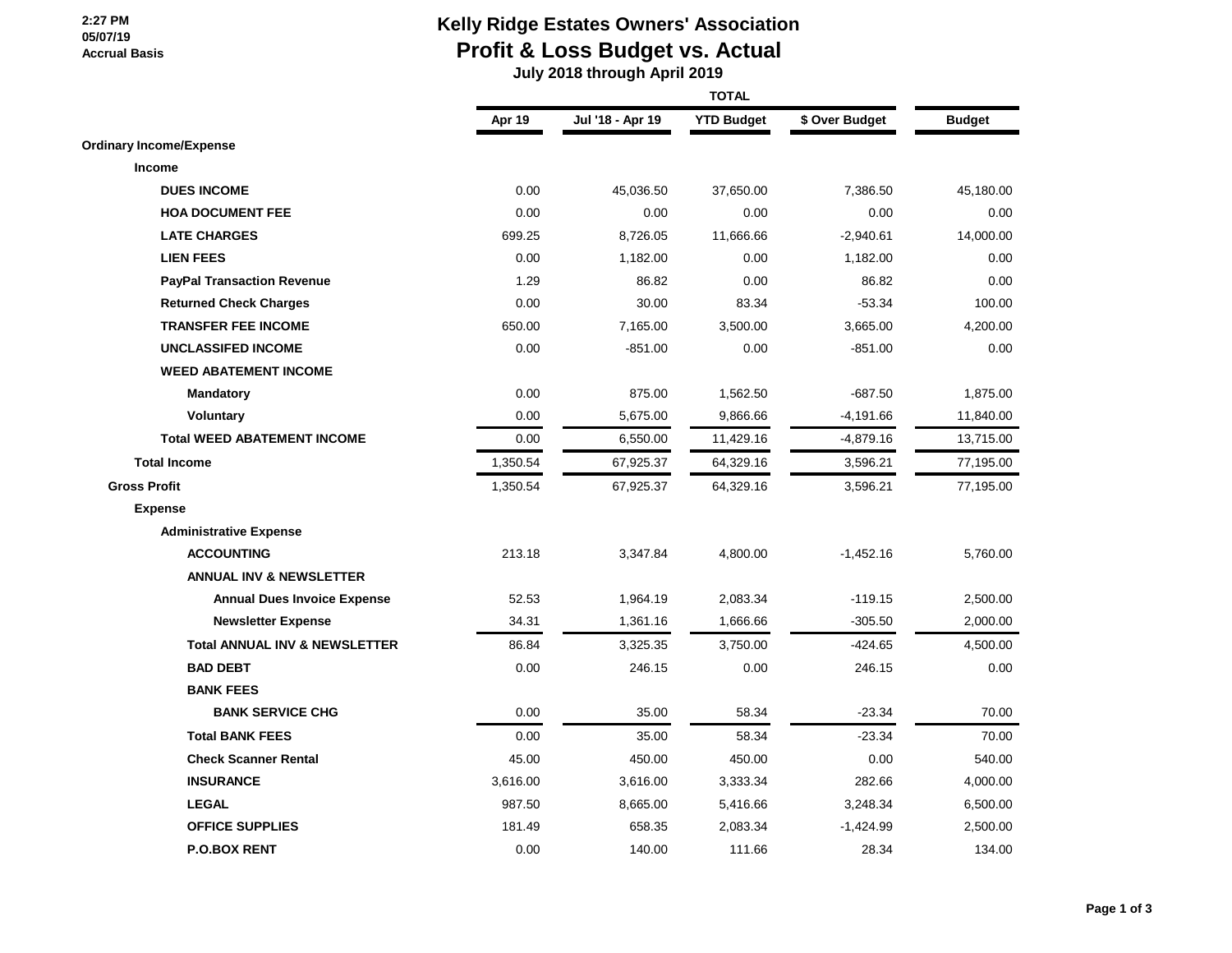### **2:27 PM 05/07/19 Accrual Basis**

# **Kelly Ridge Estates Owners' Association Profit & Loss Budget vs. Actual**

 **July 2018 through April 2019**

|                                              | Apr 19   | Jul '18 - Apr 19 | <b>YTD Budget</b> | \$ Over Budget | <b>Budget</b> |
|----------------------------------------------|----------|------------------|-------------------|----------------|---------------|
| <b>PayPal Transaction Expense</b>            | 0.63     | 62.22            | 0.00              | 62.22          | 0.00          |
| <b>Payroll Expenses</b>                      |          |                  |                   |                |               |
| <b>Employer Taxes</b>                        | 0.00     | 480.56           | 710.84            | $-230.28$      | 853.00        |
| <b>Mileage Reimbursement</b>                 | 0.00     | 190.76           | 656.66            | $-465.90$      | 788.00        |
| Wages                                        | 0.00     | 5,821.50         | 8,172.50          | $-2,351.00$    | 9,807.00      |
| <b>Payroll Expenses - Other</b>              | 0.00     | 0.00             | 0.00              | 0.00           | 0.00          |
| <b>Total Payroll Expenses</b>                | 0.00     | 6,492.82         | 9,540.00          | $-3,047.18$    | 11,448.00     |
| <b>POSTAGE</b>                               |          |                  |                   |                |               |
| <b>BULK PERMIT FEE</b>                       | 0.00     | 235.00           | 0.00              | 235.00         | 0.00          |
| <b>POSTAGE - Other</b>                       | 9.46     | 863.81           | 750.00            | 113.81         | 900.00        |
| <b>Total POSTAGE</b>                         | 9.46     | 1,098.81         | 750.00            | 348.81         | 900.00        |
| <b>PRINTING</b>                              | 0.00     | 0.00             | 250.00            | -250.00        | 300.00        |
| <b>RECORDING FEES</b>                        | 0.00     | 0.00             | 0.00              | 0.00           | 0.00          |
| <b>Rent Expense</b>                          | 425.00   | 4,675.00         | 4,250.00          | 425.00         | 5,100.00      |
| <b>TELEPHONE &amp; INTERNET</b>              | 149.93   | 1,616.60         | 1,800.00          | $-183.40$      | 2,160.00      |
| <b>Utilities</b>                             | 41.13    | 500.99           | 550.00            | $-49.01$       | 660.00        |
| <b>Total Administrative Expense</b>          | 5,756.16 | 34,930.13        | 37,143.34         | $-2,213.21$    | 44,572.00     |
| <b>AUTO/MILEAGE EXPENSE</b>                  | 75.21    | 710.98           | 0.00              | 710.98         | 0.00          |
| <b>Bank Service Charges</b>                  | 0.00     | 30.00            | 62.50             | $-32.50$       | 75.00         |
| <b>Communications and Event Exp.</b>         |          |                  |                   |                |               |
| <b>SPECIAL EVENTS</b>                        |          |                  |                   |                |               |
| <b>Annual Meeting Expense</b>                | 0.00     | 0.00             | 333.34            | $-333.34$      | 400.00        |
| <b>CHRISTMAS TREE LIGHTING</b>               | 0.00     | 0.00             | 750.00            | $-750.00$      | 900.00        |
| Meet & Greet                                 | 0.00     | 0.00             | 0.00              | 0.00           | 0.00          |
| <b>Summer BBQ</b>                            | 0.00     | 715.39           | 750.00            | $-34.61$       | 900.00        |
| <b>SPECIAL EVENTS - Other</b>                | 0.00     | 824.97           | 500.00            | 324.97         | 600.00        |
| <b>Total SPECIAL EVENTS</b>                  | 0.00     | 1,540.36         | 2,333.34          | -792.98        | 2,800.00      |
| <b>WEB SITE</b>                              | 0.00     | 194.00           | 0.00              | 194.00         | 0.00          |
| <b>Communications and Event Exp. - Other</b> | 0.00     | 0.00             | 0.00              | 0.00           | 0.00          |
| <b>Total Communications and Event Exp.</b>   | 0.00     | 1,734.36         | 2,333.34          | -598.98        | 2,800.00      |
| <b>COPY CHARGES</b>                          | 0.00     | $-2.15$          | 0.00              | $-2.15$        | 0.00          |